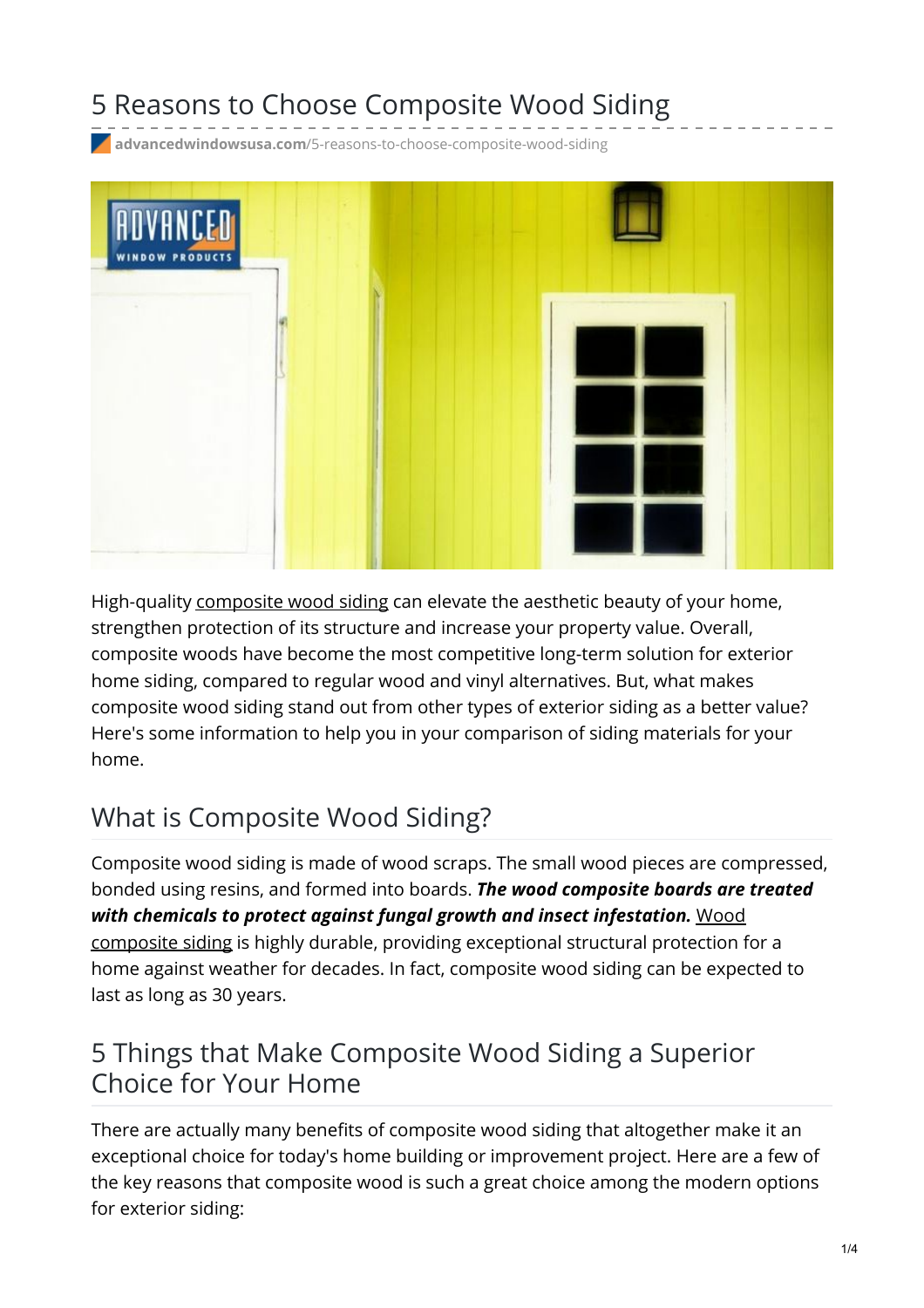## 1. Authentic Beauty

Whether your home is a traditional or ultra-sleek modern design, few siding options compare to a stunning wood look, for creative possibilities and timeless beauty. Wood composite siding offers all the aesthetic quality of real wood, but with many practical benefits that real wood cannot offer.

Wood composite siding boards are available already primed for painting, or even already finished with one of the numerous gorgeous, rich styles, textures, and colors that can be indistinguishable from real wood. Various composite board widths are available as well as styles resembling virtually any type of wood you care to use, from Pines to Oaks, to Redwoods, to stunning custom options. There are no unsightly seams on homes with wood composite siding, as composites are attached individually with clips, instead of by hanging sheet-like planks across the exterior wall expanse.

You can create unique designs using conventional horizontal board placements, or exciting vertical arrangements to accentuate the height of your structure. Or, you can even install in a diagonal formation, for spectacular contemporary curb appeal.

## 2. High Performance

Composite wood siding offers superior structural protection for your home. It also provides superior insulation value, compared to vinyl siding. Contrasted with regular wood siding, composite wood is more resistant to splitting over time due to extremes of hot and cold outside temperatures. Composite wood siding doesn't crack after long-term exposure to severe temperature changes, and it doesn't swell after exposure to highmoisture environments over time. Composite wood siding is UV resistant, and it is stain and mold resistant.

Composite wood siding out-performs other popular siding types in protecting against these serious risks to the structural integrity of your home, while sustaining its beautiful aesthetic quality for decades. Composite woods also provide superior insulation value. All-weather grades of composite siding can withstand extreme temperatures over many years.

## 3. Durability

For long-term durability in home siding applications, composite woods are among the most practical and cost-effective options. *Composite wood siding is resistant to mold, rotting, insect boring, swelling, fading, cracking, and splitting.* As mentioned, composite wood siding material is also *fade resistant.* All-weather grades of composites are the *most durable in extreme climates.*

A spectacularly strong external capping layer adds virtually impenetrable protection from damage to core composite board materials, blocking moisture and insects, maintaining the integrity of the composite boards and thereby better shielding the home's structural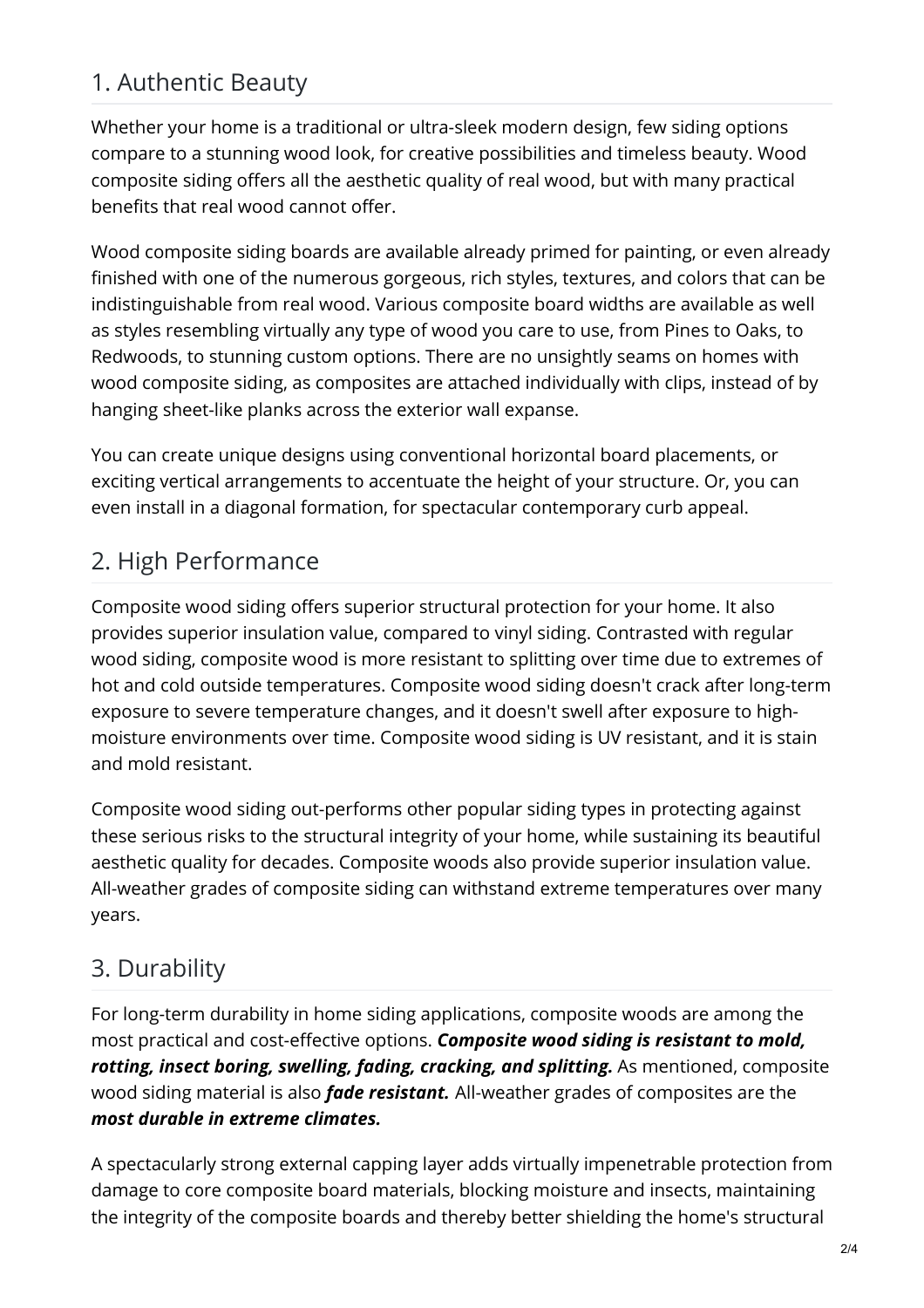components from risk due to siding damage and deterioration over time. Due to its more substantial, stronger material constitution than vinyl siding, and its superior resistant qualities, compared to regular wood, composite wood siding provides a greater longterm value than either of the other two options.

#### 4. Low Maintenance

No routine staining, oiling, or repainting is necessary with composite wood siding, unlike regular wood siding. By contrast, composite siding only needs repainting about every five to ten years or so, depending on climate conditions and other factors. *Easy cleaning with soap and warm water can keep wood composite siding looking beautiful and refreshed over many years. Because of composite wood's superior resistance to fading, cracking, splitting, swelling, and insect damage, there is little to do to keep it looking beautiful year after year.*

In very mild long-term conditions, vinyl siding is less susceptible to the kinds of climates that cause cracking or swelling, leading to leaking and potential structural damage. Much more time-intensive maintenance is required to keep regular wood, or even vinyl siding in more severely variable weather conditions long-term in good shape. By contrast, composite wood siding offers a very competitive solution for low-maintenance siding for your home.

## 5. Cost-Effectiveness

Composite wood siding presents a cost-effective option, compared to regular wood or vinyl siding. It's less expensive to purchase and install than regular wood. Composite wood siding cost ranges between \$7,000 and \$13,000 and up, based on the size of the total area of exterior surface you need to cover, which is roughly in the same price range as vinyl siding, though installation is likely to cost somewhat more. But, it does not need an added layer of insulation, as vinyl does. It also is not susceptible to rotting or expanding and contracting when exposed to high-moisture environments, unlike wood and vinyl, making it a superior choice of capital investment in your home.

*Its durability and advanced protective qualities, compared to wood or vinyl, make wood composite siding more reliable over time to sustain a home's structural stability. This promising long-term protective dependability can make composites significantly more cost-effective over the lifespan of the home.*

# Wood Composite Siding Pros and Cons

The above descriptions of the Pros that composite wood siding provides together show that the material offers exceptional long-term value for new builds or for homeowners updating their home's exterior. As for the composite siding Cons, in contrast to wood, there don't really appear to be any in terms of cost, performance, aesthetics or other